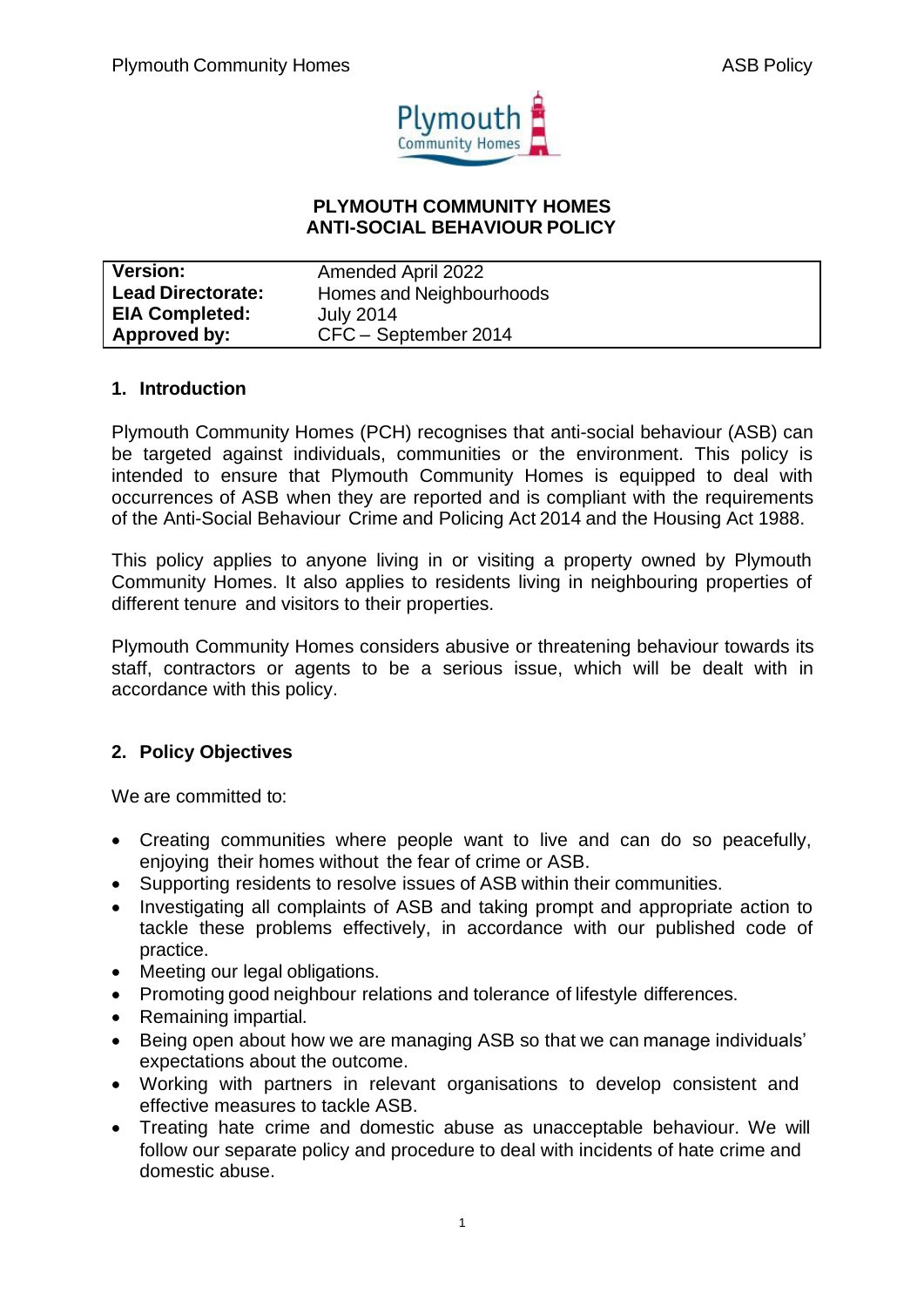# **3. Definitions**

PCH defines ASB as conduct:

- a) that has caused, or is likely to cause, harassment, alarm or distress to any person,
- b) that is capable of causing nuisance or annoyance to a person in relation to that person's occupation of residential premises,
- c) capable of causing housing-related nuisance or annoyance to any person.

In this policy:

- ➢ A 'tenant' refers to an individual/s who have a tenancy with Plymouth Community Homes.
- ➢ A 'leaseholder' refers to a leaseholder or shared owner.
- ➢ 'Resident' includes a tenant, their family or household and neighbours within the locality.

## **4. Tenant and Leaseholder Obligations**

All tenants are bound by the terms of their tenancy agreements not to cause nuisance and annoyance to neighbours.

All leaseholders will be expected to abide by the terms and conditions of their lease agreement and any subsequent terms of variation to that lease.

## **5. What can be expected from PCH**

## **5.1 Reporting ASB**

When a resident reports an incident of ASB, we will listen and take the report seriously and sensitively. Residents will be able to report an instance of ASB at any time by using the out of hours service which is available.

Our staff will give clear advice and appropriate support to all residents to help deal with ASB. We will investigate and evaluate what we can do or what the individual can do. Our initial response will be based on our objective to '*promote good neighbour relations and tolerance of lifestyle differences'.* This may include the resident speaking to the alleged perpetrator and resolving the issue between them, seeking independent mediation or ensuring more serious incidents are reported to the Police.

We are committed to offering clear advice on realistic outcomes and what can be expected. We are committed to agreeing with the complainant the method and frequency of communication.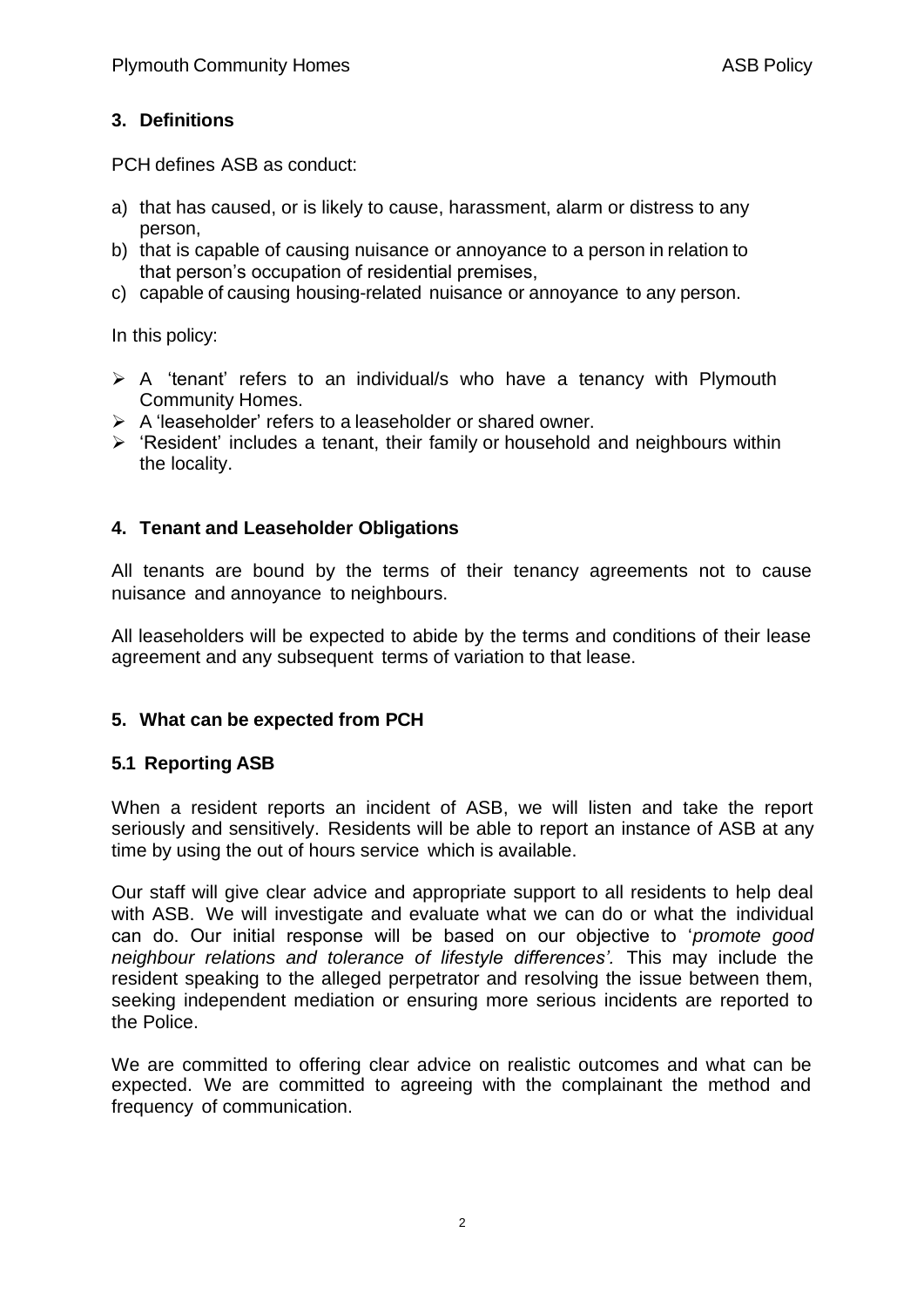# **5.2 Managing ASB**

PCH will manage all complaints of ASB in accordance with our published code of practice. This will include thoroughly investigating all complaints of ASB. We will take prompt and appropriate action to tackle these problems effectively.

We will ensure our staff have the right tools to deal with cases of ASB. We will provide ongoing training for staff to manage ASB effectively according to best practice and current legislation.

We will use an integrated electronic ASB case management system so that all ASB cases can be effectively managed.

We will where appropriate carry out risk assessments in order to a give an initial assessment of the risk posed by the alleged perpetrator/s of the ASB to the complainant/s, witnesses, the wider neighbourhood, the officers investigating and other officers who may visit the address. We may not carry out a risk assessment where we decide that it is not necessary, for example, a low risk case involving an untidy garden identified by the Housing Officer.

PCH is committed to remaining impartial in managing ASB cases, and will work with both complainants and alleged perpetrators to identify potential support needs and encourage residents to seek the identified support to assist with resolving the ASB and sustain their tenancy.

### **5.3 Resolution**

PCH is committed to using the full range of different tools and remedies available to manage ASB. These may include:

- $\triangleright$  providing support for the complainants and alleged perpetrators,
- ➢ offering independent mediation to complainants and alleged perpetrators,
- $\triangleright$  use of different types of tenancy such as a Family Intervention Tenancy,
- ➢ use of available legal remedies. Generally PCH will use legal sanctions only once other measures have been considered and applied as appropriate,
- ➢ carrying out security improvements where the environment contributes to the causes of ASB as part of a general crime prevention approach.

PCH may close ASB cases where we believe this is the most appropriate course of action.

## **5.4 Working with other organisations**

PCH will work with partners in relevant organisations to develop consistent and effective measures to tackle ASB. This will include both joint working and multiagency working.